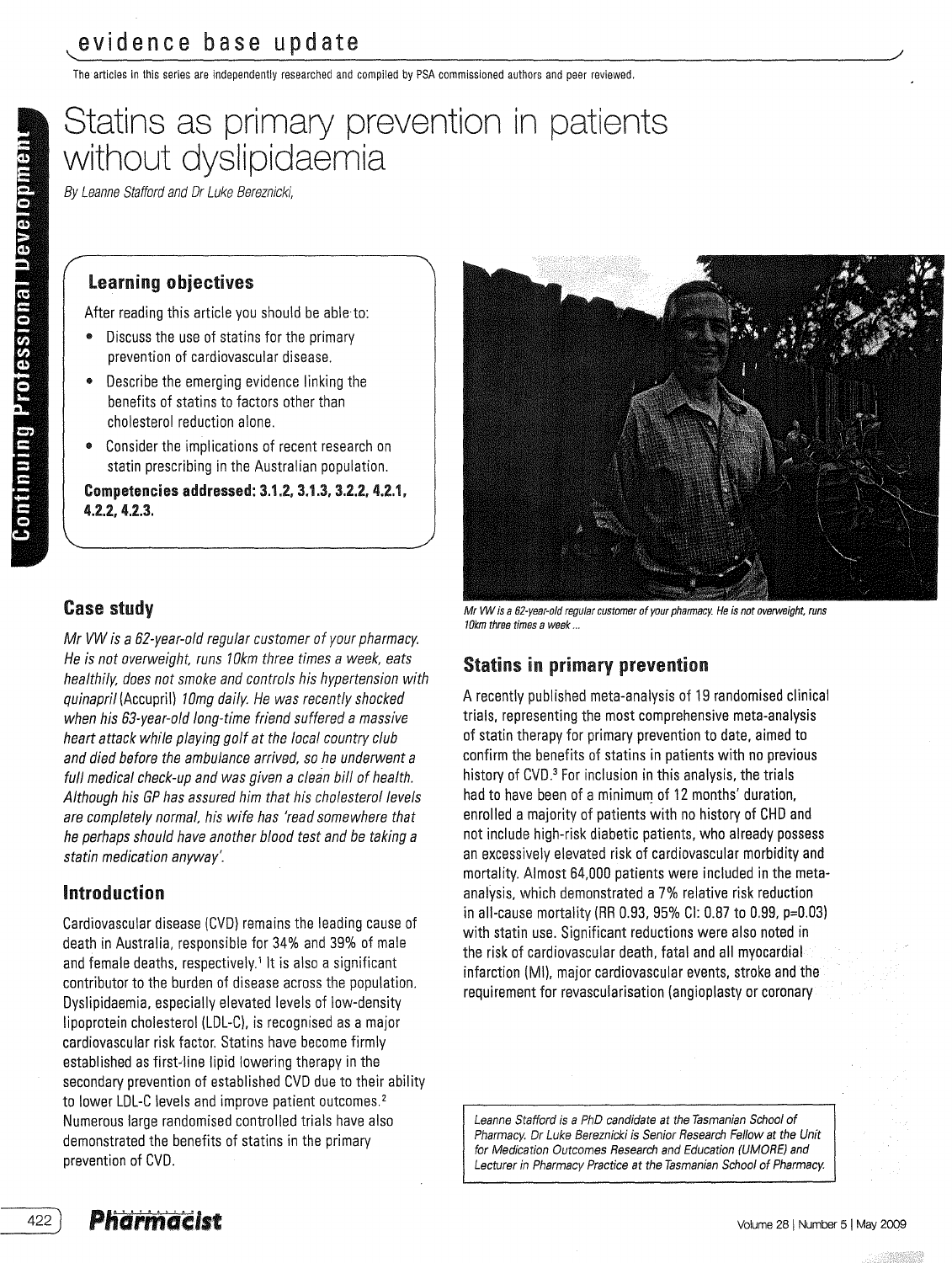Accredited by the CPD&PI Program.

artery bypass grafting). The conclusions of this study supported those of three previous meta-analyses of statin therapy in primary CVD prevention, all of which demonstrated variable reductions in major coronary events and mortality.<sup>4-6</sup>

# Mechanism of protective benefit: **LDL vs CRP**

The focus of statin therapy in recent years has shifted from consideration of total cholesterol levels to treating to target LDL-C levels. The justification for this aggressive treatment strategy has been the accumulation of evidence that there is a linear relationship between LDL-C concentrations and rates of cardiac events.<sup>7</sup> While observed more strongly in secondary prevention studies and in diabetics, this trend has also been noted in primary prevention studies.

The previously described meta-analysis, however, failed to demonstrate an association between a reduction in LDL-C and morbidity or mortality, leading the authors to question whether the major benefit of statins is actually not due to LDL reduction.<sup>3</sup> This is not a unique perspective. Many investigators have described statins as possessing a variety of 'pleiotropic' properties that are thought to convey protective benefits unrelated to changes in lipid levels. These properties include improvement of endothelial dysfunction, increased nitric oxide bioavailability, antioxidant effects, modulation of inflammatory responses, stabilisation of atherosclerotic plaques and prevention of thrombus formation.<sup>8</sup>

Investigation of the pleiotropic effects of statins has also focussed on their effects on high-sensitivity C-reactive protein (hs-CRP). Coronary heart disease is increasingly being viewed as an inflammatory process.<sup>7</sup> CRP, as an acute phase reactant,<sup>9</sup> is elevated in the setting of inflammation. More importantly, it is believed to be directly involved in both the early initiation of atherosclerotic lesions and in the conversion of stable to unstable plaques.<sup>10</sup> The proposed roles of CRP in the atherosclerotic process include augmentation of the inflammatory response; activation of the expression of adhesion molecules and the potent chemokine, monocyte chemoattractant protein-1; attenuation of expression of endothelial nitric oxide synthase; plasminogen activator inhibitor-1 induction and direct effects on arterial thrombosis.<sup>10</sup>

Clinically, hsCRP levels have been shown to be independently associated with various other uncontrolled cardiovascular risk factors including glucose, triglyceride and HDL-C concentrations, blood pressure and body mass index. <sup>11</sup>

# hsCRP in clinical trials

The relationship between hsCRP levels, statins and the progression of CHD has been further explored in both secondary and primary prevention studies.

In the Myocardial Ischemia Reduction with Aggressive Cholesterol Lowering (MIRACL) study, which investigated the early initiation of high dose atorvastatin therapy (BOmg daily) in patients with non-ST elevation acute coronary syndromes (ACS). patients' hsCRP levels were found to be significantly raised upon entry into the study and significantly reduced after 16 weeks' treatment with atorvastatin (compared to placebo).12 Baseline hsCRP levels were highest in patients with below-median baseline LDL-C levels and hsCRP was reduced to approximately the same extent in all patients irrespective of baseline LDL-C. These findings supported a potent antiinflammatory effect of high-dose atorvastatin in patients suffering from ACS, independent of LDL cholesterol levels.

AFCAPS/TexCAPS was a primary prevention trial of lovastatin (a statin not marketed in Australia) conducted in patients with average total cholesterol levels and below-average cardioprotective high density lipoprotein cholesterol (HDL-C) levels.<sup>10</sup> This trial not only demonstrated a 37% relative risk reduction in fatal or nonfatal MI, hospitalisation for unstable angina or sudden cardiac death in this population with lovastatin administration, but also produced a number of interesting observations regarding hsCRP levels in the setting of primary prevention. These included the following:

- coronary event rates increased with baseline hsCRP levels;
- statin administration resulted in a statistically significant reduction in hsCRP levels after one year of treatment, a reduction unrelated to the effect on lipid levels; and
- .. lovastatin was effective in reducing coronary events not only among patients with high LDL-C levels, but also those with low LDL-C but elevated hsCRP levels. <sup>10</sup>

These findings, indicating that statins may be effective in the presence of systemic inflammation even in the absence of dyslipidemia, have been corroborated in a number of other clinical settings. They have led some physicians to advocate for widespread hsCRP screening as part of cardiovascular risk assessment. and the initiation of statin therapy for primary prevention of cardiovascular events in patients with elevated hsCRP levels, even if their LDL levels are within target ranges.<sup>10</sup>

# JUPITER

It is against this background that JUPITER (Justification for the Use of Statins in Prevention: an Intervention Trial Evaluating Rosuvastatin). a randomised, double-blind, placebo-controlled, multicentre trial, was conceived.<sup>13</sup> JUPITER was designed to evaluate whether treatment with rosuvastatin 20mg daily, compared with placebo, would decrease the rate of first major cardiovascular events in patients with no previous history of cardiovascular disease, 'normal' LDL-C levels (less than 3.4 mmol/L) but elevated hsCRP levels (2.0 mg/L or higher).

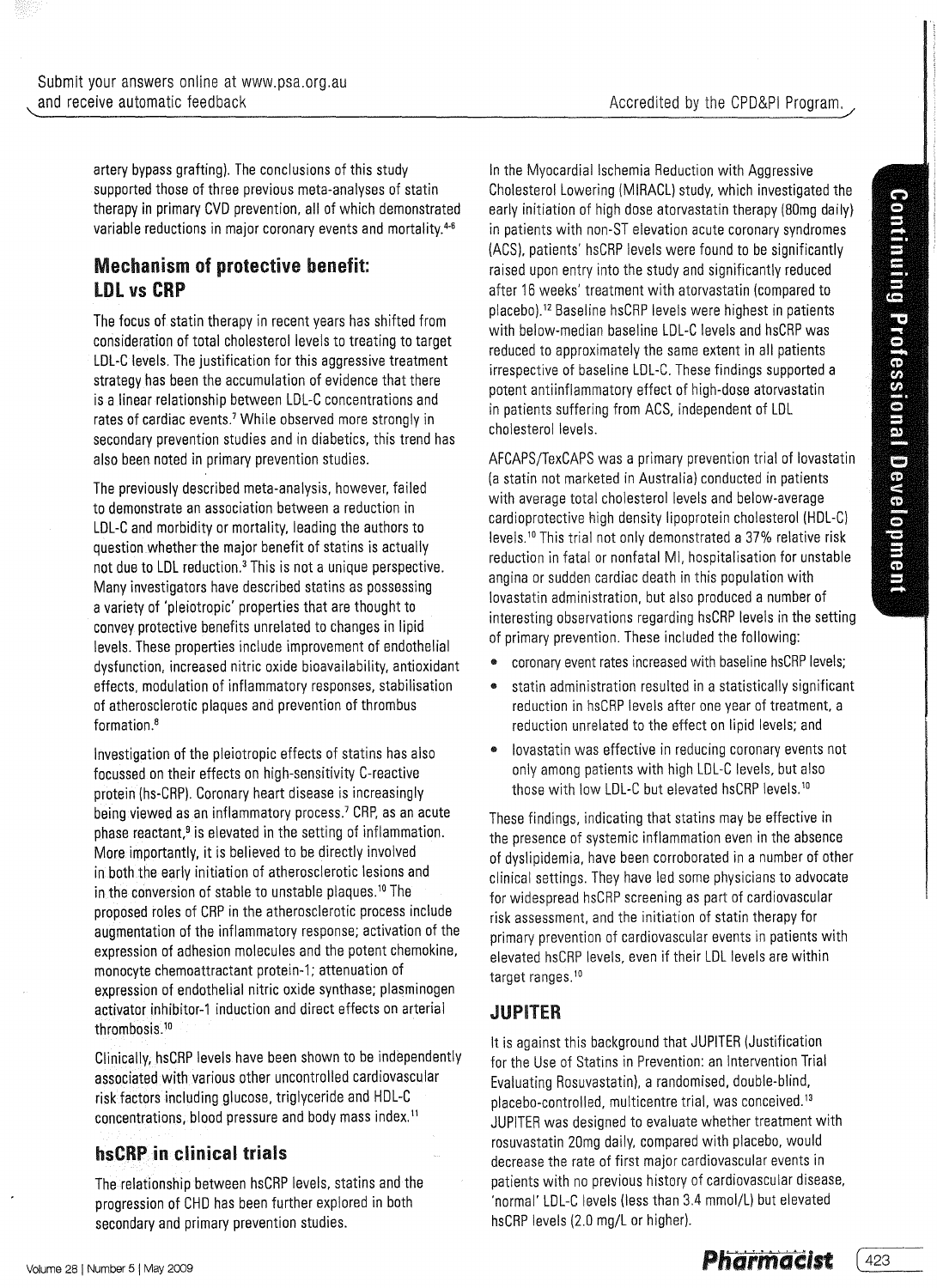The articles in this series are independently researched and compiled by PSA commissioned authors and peer reviewed.

The trial was stopped prematurely after a median followup of 1.9 years on the recommendations of an independent data monitoring board and the JUPITER steering committee. This early termination was based on 'unequivocal evidence of a reduction in cardiovascular morbidity and mortality' in patients in the rosuvastatin arm, $13$  Among these patients, rosuvastatin produced 50% and 37% reductions in LDL-C and hsCRP levels, respectively. Treatment was associated with a 44% reduction in the composite risk of cardiovascular death, stroke, MI. hospitalisation for unstable angina or revascularisation rates compared to placebo. Extrapolation of these results suggests that 25 patients would need to be treated with rosuvastatin for five years to prevent one of these events. Even patients at very low risk (non-smokers, not overweight, no metabolic syndrome, or Framingham cardiovascular risk score of 10% or less) benefitted from rosuvastatin therapy.

# Implications ... and the future

Almost half of all cardiovascular events occur among apparently healthy patients with normal or even low levels of LDL-C.<sup>10</sup> JUPITER thus has the potential to significantly alter clinical practice guidelines for the primary prevention of cardiovascular disease. Translation of the study's findings into clinical practice, however, would also have significant financial ramifications for healthcare systems across the developed world. A recent analysis estimated that an additional 19.2% of the adult American population, or 11 million patients, would meet the JUPITER criteria for statin therapy.14 Another group of researchers, using the 1999-2002 National Health and Nutrition Examination Survey (NHANES) data, calculated that 7.4 million adult Americans (4.3% of the adult American population) met the JUPITER entry criteria, and to treat this entire cohort with rosuvastatin would cost \$US8.9 billion per year.15 Statins already represent a major cost to the Australian Pharmaceutical Benefits Scheme (PBS). with atorvastatin, simvastatin and rosuvastatin first, second and eighth on the list of top 10 drugs by cost subsidised by the Australian Government in 2007-08.<sup>16</sup> The PBS qualifying criteria currently severely restrict statin prescribing in the 'low risk' population of patients without symptomatic cardiovascular disease, diabetes or other significant cardiovascular risk factors to those with grossly elevated total cholesterol or triglyceride levels. 17 Extending statin prescribing into this population by applying the JUPITER criteria would therefore have the potential to greatly increase statin-related costs to the PBS.

An editorial accompanying the JUPITER study also cautioned on the indiscriminate acceptance of JUPITER's results, attempting to place them in clinical perspective.<sup>18</sup> Although treatment with rosuvastatin was associated with a very large relative risk reduction, the absolute risk reduction was only 1.2%, or 0.9% for the 'hard' cardiovascular outcomes

of cardiovascular death, MI and stroke. 18,19 JUPITER was not designed to evaluate the effect of hsCRP measurement on patients' outcomes, nor did it compare the use of hsCRP with other markers of cardiovascular risk. Potential benefits in patients with hsCRP levels less than 2mg/L were also not investigated. Furthermore, only 17,802 of the 89,890 people (19.8%) screened for enrolment in the study actually reached randomisation, which has implications for wide-scale hsCRP screening.<sup>18</sup> hsCRP may also be elevated in other forms of inflammation, from rheumatoid arthritis to inflammatory bowel disease to infection, so alternative diagnoses must be considered in the interpretation of the result.<sup>9</sup>

Consideration must be given to potential safety concerns regarding rosuvastatin prescribing in this asymptomatic patient population. The dose of rosuvastatin used in the study was 20mg daily, the maximum recommended dose in Australia without specialist supervision.<sup>20</sup> The early termination of JUPITER precluded evaluation of the longterm safety of this dosage regimen and degree of LDL-C reduction. No differences were demonstrated between the treatment and placebo groups in the rates of myopathy or cancer, which was in contrast to one previously published study demonstrating an inverse relationship between cancer incidence and achieved LDL-C levels. 21 There was, however, an increase in glycosylated haemoglobin levels and the incidence of physician-reported diabetes observed in the rosuvastatin group during JUPITER which require further investigation.<sup>13</sup>



Even patients at very low risk (non-smokers, not overweight, no metabolic syndrome, or Framingham cardiovascular risk score of 10% or less) benefitted from rosuvastatin therapy.

424 )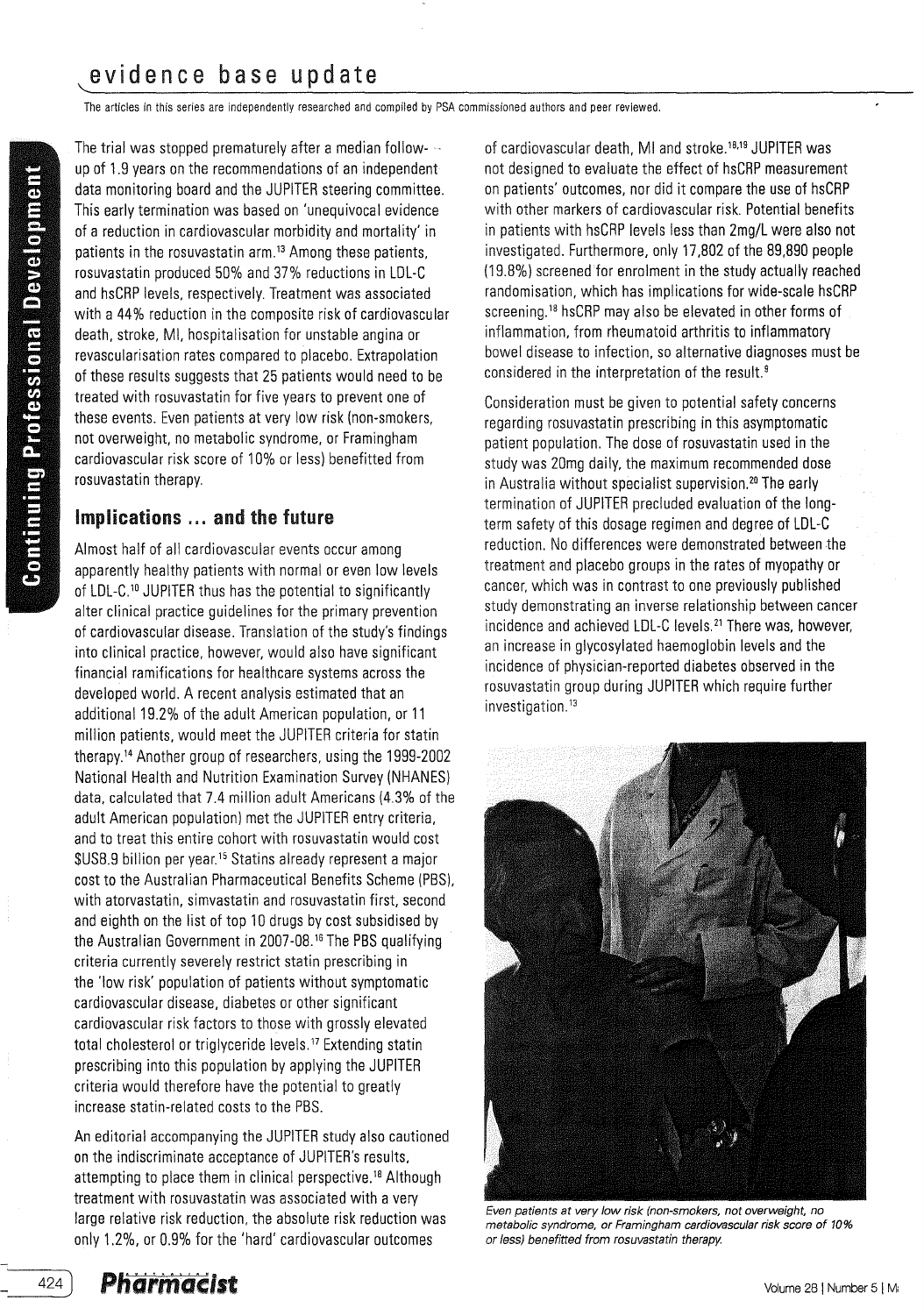

~~.--------------------------------------------------------------------~----------~--\_/

No differences were demonstrated between the treatment and placebo groups in the rates of myopathy or cancer, which was in contrast to one previously published study demonstrating an inverse relationship between cancer incidence and achieved LDL-C levels.

Another unanswered question relates to whether hsCRP reduction and the associated clinical benefits can be considered a class effect of statins or are related to the intensity of the statin regimen. In the Pravastatin or Atorvastatin Evaluation and Infection Therapy-Thrombolysis in Myocardial Infarction 22 (PROVE IT-TIMI 22) trial, patients received either a moderate statin regimen (pravastatin 40mg daily) or intensive therapy (atorvastatin Bomg daily). The intensive regimen was demonstrated to reduce the risk of death, MI, unstable angina with hospitalisation, revascularisation after 30 days, or stroke by 16%, but this was not attributed to the difference in acute reductions in LDL-C levels, which was not as significant as that demonstrated in other trials. 22 Atorvastatin, however, reduced hsCRP levels significantly more than pravastatin within the first month of therapy, suggesting that regimen intensity may be important in determining the degree of hsCRP reduction and the subsequent clinical outcome.<sup>11</sup>

The current US guideline for hsCRP measurement is that it may be measured in asymptomatic individuals at intermediate risk based on standard clinical risk markers, if the result may influence the prescribing decision.<sup>23</sup> The recommendations from the National Heart Foundation of Australia (which, admittedly, have not been revised since 2005) are that the need for lipid-lowering therapy be based on calculation of cardiovascular risk, and that while hsCRP levels are independently related to the risk of future CHD events, 'there is insufficient data to indicate the benefit of targeting hsCRP with treatment, it is premature to use CRP routinely in the assessment of CVD risk, or to propose a particular goal for treatment'.<sup>24</sup>

For now, it appears that the implications of the results of the JUPITER trial, impressive though they may be, are too uncertain and potentially expensive for them to be incorporated into mainstream clinical practice. Patients such as Mr VW do not qualify for rosuvastatin as a Restricted Benefit on the PBS and would thus face the cost of a